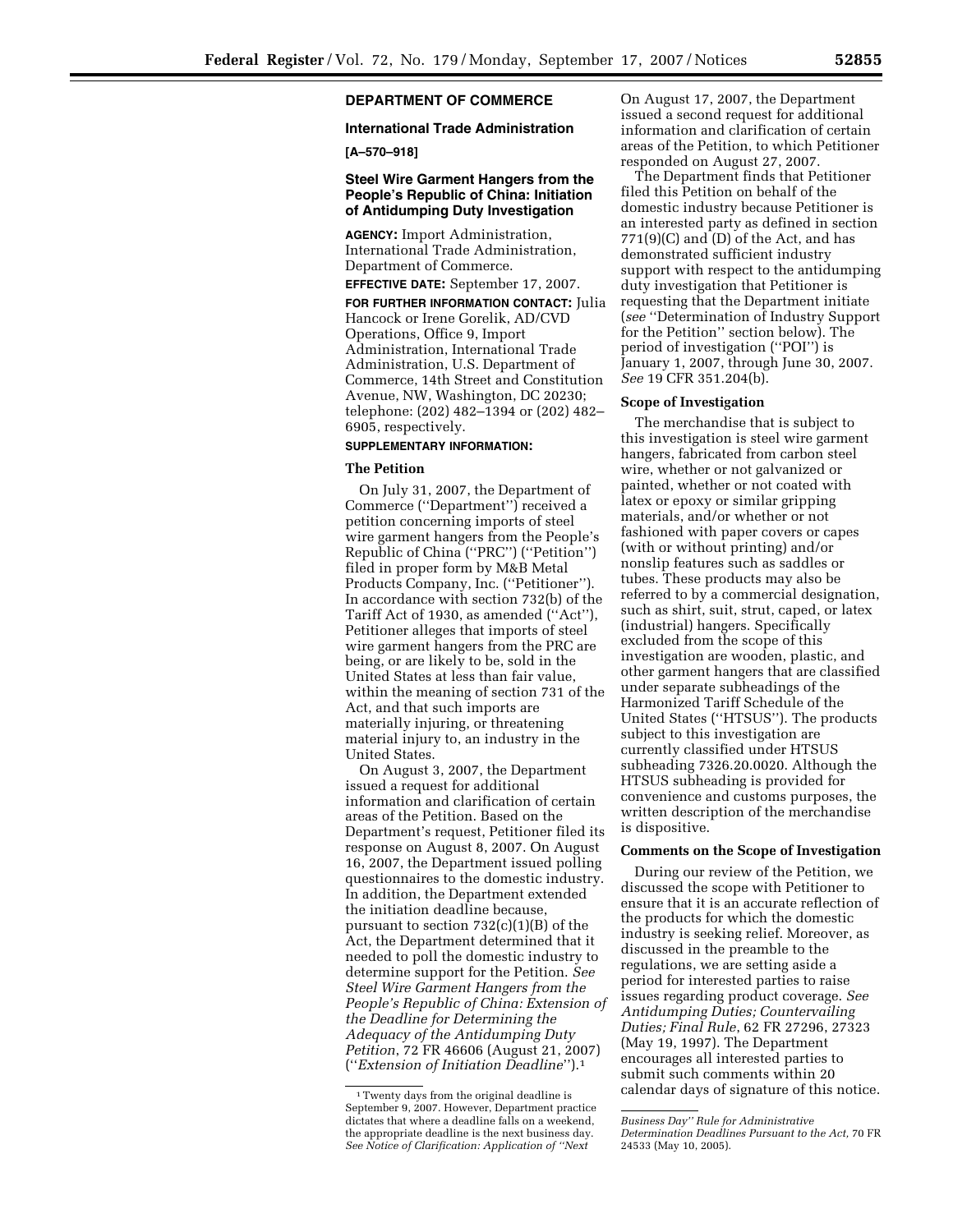Comments should be addressed to Import Administration's Central Records Unit (''CRU''), Room 1870, U.S. Department of Commerce, 14th Street and Constitution Avenue, NW, Washington, DC 20230 - Attention: Julia Hancock and Irene Gorelik, Room 2814B. The period of scope consultations is intended to provide the Department with ample opportunity to consider all comments and to consult with parties prior to the issuance of the preliminary determination.

## **Comments on Product Characteristics for Antidumping Duty Questionnaire**

We are requesting comments from interested parties regarding the appropriate physical characteristics of steel wire garment hangers to be reported in response to the Department's antidumping questionnaire. For example, we are considering whether physical characteristics such as steel grade, types of steel wire and/or steel wire rod, steel wire gauge, hanger length, whether or not painted, type of latex, fashioned with a strut or saddle, fashioned with paper covers or capes, and the bottom bar length are relevant. This information will be used to identify the key physical characteristics of the subject merchandise in order for respondents to report more accurately the relevant factors of production, in accordance with the Department's non–market economy (''NME'') methodology, as described in the ''Normal Value'' section below.

Interested parties may provide any information or comments that they believe are relevant to the development of an accurate listing of physical characteristics. Specifically, they may provide comments as to which characteristics are appropriate to use as the product reporting criteria. We note that it is not always appropriate to use all product characteristics as product reporting criteria.

In order to consider the suggestions of interested parties in developing and issuing the antidumping duty questionnaire, we must receive non– proprietary comments at the above– referenced address by October 1, 2007, and rebuttal comments must be timely filed by October 11, 2007.

## **Determination of Industry Support for the Petition**

Section 732(b)(1) of the Act requires that a petition be filed on behalf of the domestic industry. Section 732(c)(4)(A) of the Act provides that a petition meets this requirement if the domestic producers or workers who support the petition account for: (i) at least 25

percent of the total production of the domestic like product; and (ii) more than 50 percent of the production of the domestic like product produced by that portion of the industry expressing support for, or opposition to, the petition. Moreover, section 732(c)(4)(D) of the Act provides that, if the petition does not establish support of domestic producers or workers accounting for more than 50 percent of the total production of the domestic like product, the Department shall: (i) poll the industry or rely on other information in order to determine if there is support for the petition, as required by subparagraph (A), or (ii) determine industry support using a statistically valid sampling method.

Section 771(4)(A) of the Act defines the ''industry'' as the producers as a whole of a domestic like product. Thus, to determine whether a petition has the requisite industry support, the statute directs the Department to look to producers and workers who produce the domestic like product. The International Trade Commission (''ITC''), which is responsible for determining whether ''the domestic industry'' has been injured, must also determine what constitutes a domestic like product in order to define the industry. While both the Department and the ITC must apply the same statutory definition regarding the domestic like product (section 771(10) of the Act), they do so for different purposes and pursuant to a separate and distinct authority. In addition, the Department's determination is subject to limitations of time and information. Although this may result in different definitions of the like product, such differences do not render the decision of either agency contrary to law. *See USEC, Inc. v. United States*, 132 F. Supp. 2d 1, 8 (CIT 2001), citing *Algoma Steel Corp. Ltd. v. United States*, 688 F. Supp. 639, 644 (CIT 1988), *aff'd* 865 F.2d 240 (Fed. Cir. 1989), *cert. denied* 492 U.S. 919 (1989).

Section 771(10) of the Act defines the domestic like product as ''a product which is like, or in the absence of like, most similar in characteristics and uses with, the article subject to an investigation under this subtitle.'' Thus, the reference point from which the domestic like product analysis begins is ''the article subject to an investigation,'' (*i.e.*, the class or kind of merchandise to be investigated, which normally will be the scope as defined in the petition).

With regard to the domestic like product, Petitioner does not offer a definition of domestic like product distinct from the scope of the investigation. Based on our analysis of the information submitted on the

record, we have determined that wire hangers constitute a single domestic like product and we have analyzed industry support in terms of that domestic like product. For a discussion of the domestic like product analysis in this case, *see* the *Antidumping Duty Investigation Initiation Checklist: Steel Wire Garment Hangers from the People's Republic of China (PRC)*, Industry Support at Attachment II (''*Initiation Checklist*''), on file in the CRU.

As stated above, on August 21, 2007, the Department published a notice extending the initiation deadline by 20 days to poll the domestic industry, in accordance with section 732(c)(4)D) of the Act, because it was ''not clear from the Petition whether the industry support criteria have been met...'' *See Extension of Initiation Deadline*, 72 FR at 46606. On August 16, 2007, we issued polling questionnaires to all known domestic producers of wire hangers identified in the Petition and by the Department's research. The questionnaires are on file in the CRU. For a detailed discussion of the responses received, *see Initiation Checklist* at Attachment II.

Based on an analysis of the data collected from polling the domestic industry, we determine that the domestic producers or workers who support the Petition account for at least 25 percent of the total production of the domestic like product, and the requirements of section  $732(c)(4)(A)(i)$ of the Act are met. Furthermore, given that Petitioner and supporters of the Petition represent more than 50 percent of the production of the domestic like product provided by that portion of the industry expressing support or opposition to the Petition, the requirements of section  $732(c)(4)(A)(ii)$ of the Act are also met. Accordingly, we determine that this Petition is filed on behalf of the domestic industry within the meaning of section 732(b)(1) of the Act. *See Initiation Checklist* at Attachment II.

The Department finds that Petitioner filed the Petition on behalf of the domestic industry because it is an interested party as defined in sections 771(9)(C) and (D) of the Act and it has demonstrated sufficient industry support with respect to the antidumping duty investigation that it is requesting the Department initiate. See Initiation Checklist at Attachment II.

Allegations and Evidence of Material Injury and Causation

Petitioner alleges that the U.S. industry producing the domestic like product is being materially injured by reason of the imports of the subject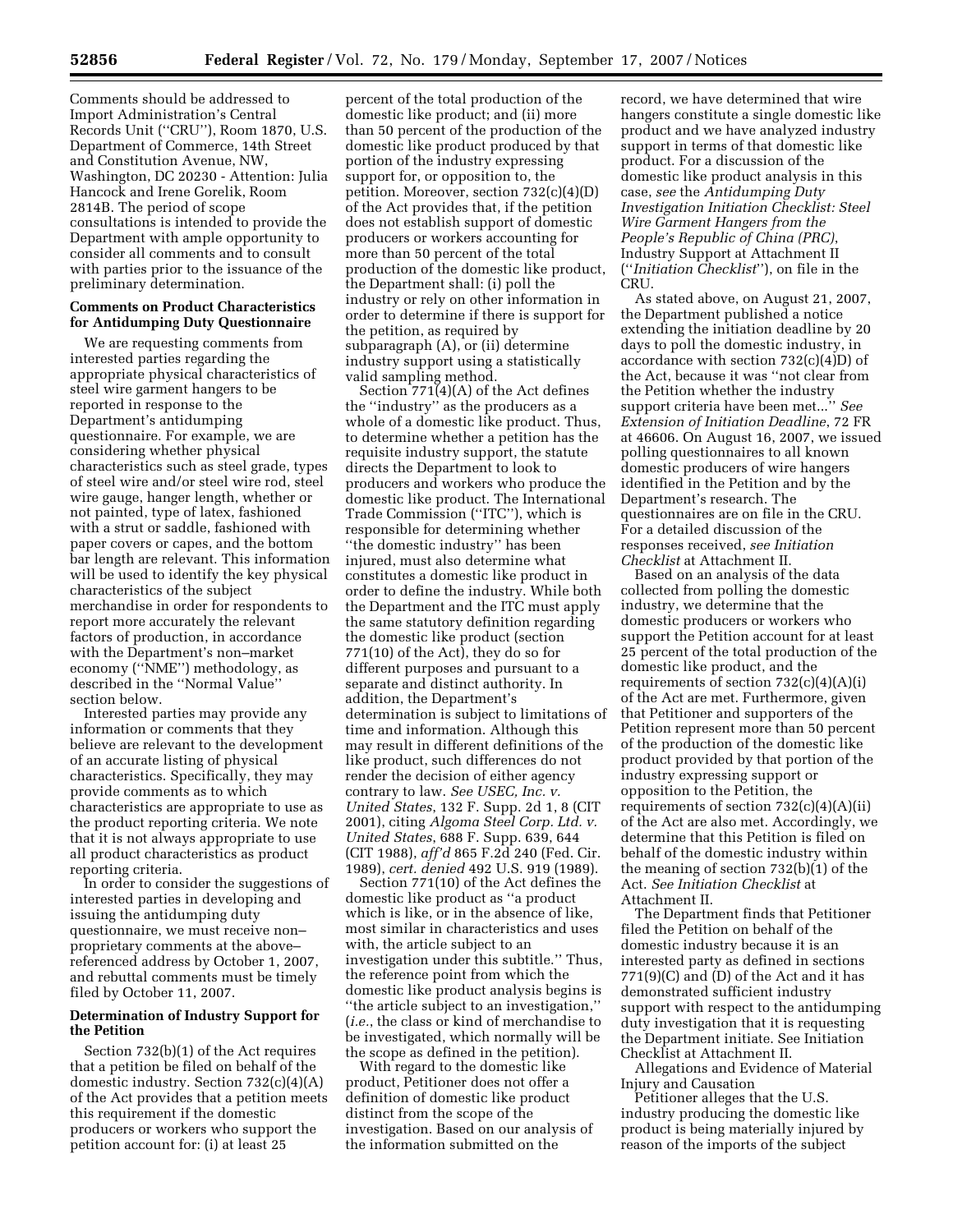merchandise sold at less than NV. Petitioner contends that the industry's injured condition is illustrated by reduced market share, production, capacity and capacity utilization, shipments, by underselling and price depressing and suppressing effects, by lost revenue and sales, by reduced employment, by decline in financial performance, and by an increase in import penetration. We have assessed the allegations and supporting evidence regarding material injury, threat of material injury, and causation, and we have determined that these allegations are properly supported by adequate evidence and meet the statutory requirements for initiation. *See Initiation Checklist* at Attachment III.

## **Allegations of Sales at Less Than Fair Value**

The following is a description of the allegations of sales at less than fair value upon which the Department based its decision to initiate this investigation of imports of steel wire garment hangers from the PRC. The sources of data for the deductions and adjustments relating to the U.S. price and the factors of production are also discussed in the *Initiation Checklist*. *See Initiation Checklist*. Should the need arise to use any of this information as facts available, pursuant to section 776 of the Act, in our preliminary or final determination, we will reexamine the information and revise the margin calculations, if appropriate.

### **Export Price**

Petitioner relied on 12 U.S. prices for steel wire garment hangers manufactured in the PRC and offered for sale in the United States. The prices quoted were for four different types of steel wire garment hangers falling within the scope of the this Petition, for delivery to the U.S. customer within the POI. Petitioner deducted from the prices the costs associated with exporting and delivering the product, including ocean freight and insurance charges, and U.S. duty, port and wharfage fees. *See Initiation Checklist*. Petitioner provided declarations indicating the importer profit margin and based international freight on its knowledge and experience. *See* Petition at Exhibit 36, and Supplement to the Petition, dated August 8, 2007, at pages 16–17. Additionally, Petitioner deducted from the prices a U.S. credit adjustment using the average prime rate for the POI from the U.S. Federal Reserve, at http:// www.federalreserve.gov. *See Initiation Checklist*, at Attachment V; Supplement to the Petition, dated August 27, 2007, at Attachment 3.

Petitioner also calculated a margin based on the weighted average unit value (''AUV'') data for the POI of imports from the PRC under HTSUS subheading 7326.20.0020, which contains only subject merchandise. Since the AUV for HTS 7326.20.0020 is on an FOB basis, there were no deductions made from the AUV to obtain the U.S. price.

#### **Normal Value**

Petitioner stated that the PRC remains an NME country and no determination to the contrary has yet been made by the Department. Recently, the Department examined the PRC's market status and determined that NME status should continue for the PRC. *See Memorandum from the Office of Policy to David M. Spooner, Assistant Secretary for Import Administration, Regarding the People's Republic of China Status as a Non– Market Economy*, dated May 15, 2006. (This document is available online at http://ia.ita.doc.gov/download /prc– nme-status/prc–nme-status–memo.pdf.) In addition, in two recent investigations, the Department also determined that the PRC is an NME country. *See Final Determination of Sales at Less Than Fair Value: Certain Activated Carbon from the People's Republic of China*, 72 FR 9508 (March 2, 2007); *Final Determination of Sales at Less Than Fair Value and Partial Affirmative Determination of Critical Circumstances: Certain Polyester Staple Fiber from the People's Republic of China*, 72 FR 19690 (April 19, 2007). In accordance with section 771(18)(C)(i) of the Act, the presumption of NME status remains in effect until revoked by the Department. The presumption of NME status for the PRC has not been revoked by the Department and remains in effect for purposes of the initiation of this investigation. Accordingly, the NV of the product is appropriately based on factors of production valued in a surrogate market economy country in accordance with section 773(c) of the Act. In the course of this investigation, all parties will have the opportunity to provide relevant information related to the issues of the PRC's NME status and the granting of separate rates to individual exporters.

Petitioner selected India as the surrogate country arguing that, pursuant to section 773(c)(4) of the Act, India is an appropriate surrogate because it is a market economy country that is at a level of economic development comparable to that of the PRC and there is publicly available information from India. *See* Petition at 39. Although India is not a significant producer of steel wire garment hangers, Petitioner argued

that India is a significant producer of comparable steel wire products. *Id*. at 40. Moreover, Petitioner argued that other potential surrogate countries, *i.e.*, Egypt, Indonesia, the Philippines, and Sri Lanka, not only are not significant producers of steel wire garment hangers, but also are not significant producers of comparable steel wire products. Based on the information provided by Petitioner, we believe that the use of India as a surrogate country is appropriate for purposes of initiation. After the initiation of the investigation, we will solicit comments regarding surrogate country selection. Also, pursuant to 19 CFR 351.301(c)(3)(i), interested parties will be provided an opportunity to submit publicly available information to value factors of production within 40 days of the date of signature of the preliminary determination.

Petitioner provided dumping margin calculations using the Department's NME methodology as required by 19 CFR 351.202(b)(7)(i)(C) and 19 CFR 351.408. Petitioner calculated NVs for each U.S. price discussed above based on the consumption rates for producing steel wire garment hangers from a U.S. producer, which it stated should be similar to the consumption of PRC producers. *See* Petition at 41. Petitioner used this U.S. producer's consumption figures for October 2005 to September 2006. *See* Supplement to the Petition, dated August 8, 2007, at Exhibit I.

For the NV calculations, Petitioner was unable to obtain surrogate value figures contemporaneous with the POI for all material inputs, and accordingly relied upon the most recent information available. The source of this data is the World Trade Atlas compilation of Indian import statistics, which provided data through December 2006 at the time the Petition was filed. *See* Petition at Exhibit 29. To value certain factors of production, Petitioner used official Indian government import statistics, excluding those values from countries previously determined by the Department to be NME countries and excluding imports into India from Indonesia, the Republic of Korea, and Thailand, because the Department has previously excluded prices from these countries because they maintain broadly available, non–industry specific export subsidies. *See Final Results of Administrative Review and Final Results of New Shipper Review: Hand Trucks and Certain Parts Thereof from the People's Republic of China*, 72 FR 27287 (May 15, 2007), and accompanying Issues and Decision Memorandum at Comment 23. Additionally, Petitioner also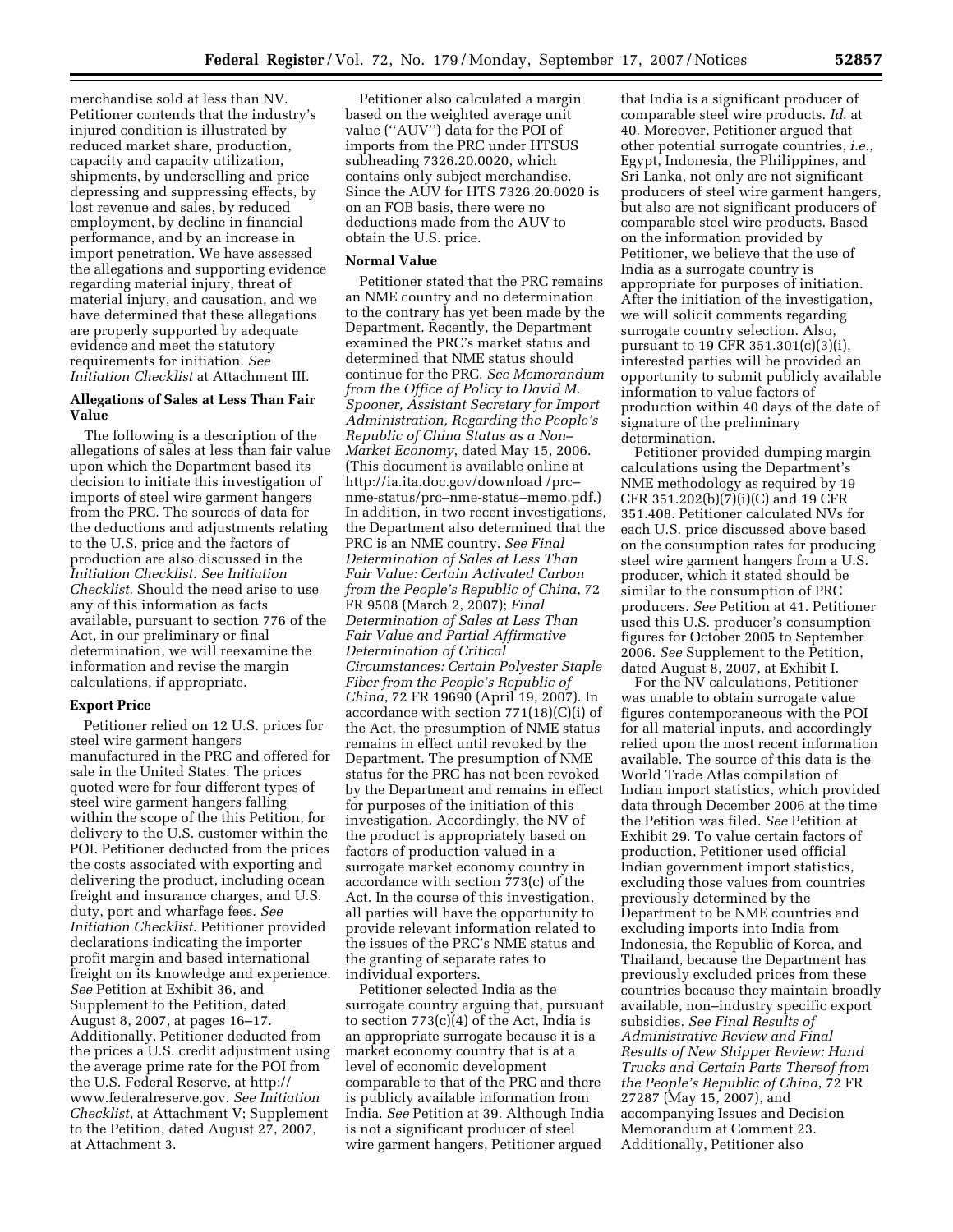disregarded prices from North Korea, as the Department has in previous cases. *See Final Results of Antidumping Duty Administrative Review: Chrome–Plated Lug Nuts from the People's Republic of China*, 61 FR 58514 (November 15, 1996); *Preliminary Results of Antidumping Duty Administrative Review: Certain Frozen Fish Fillets from the Socialist Republic of Vietnam*, 71 FR 53387, 53399 (September 11, 2006).

For inputs valued in Indian rupees and not contemporaneous with the POI, Petitioner used information from the wholesale price indices (''WPI'') in India as published in International Financial Statistics by the International Monetary Fund to inflate the input prices. *See* Petition at Exhibits 33 and 34; Supplement to the Petition, dated August 27, 2007, at Attachment 1. In addition, Petitioner made currency conversions, where necessary, based on the average rupee/U.S. dollar exchange rate for the POI, as reported on the Department's Web site at *http:// ia.ita.doc.gov/exchange/index.html*.

Petitioner valued electricity in the production of steel wire garment hangers based on the Indian electricity rate as reported in the Key World Energy Statistics 2003, published by the International Energy Agency for the year 2000. *See* Petition at Exhibit 30 (*Memorandum to the File, through Alex Villanueva, Program Manager, Office 9, Import Administration, from Matthew Renkey, Senior Analyst, RE: Antidumping Duty Administrative Review of Glycine from the People's Republic of China: Surrogate Values for the Preliminary Results*, dated April 2, 2007 (''*Glycine from the PRC*'')). Petitioner valued water using the value from *Glycine from the PRC*, which was calculated from the simple average rate of water for industrial use from various regions as reported by the Maharashtra Industrial Development Corporation at http://midcindia.org., dated June 1, 2003. *Id*. Petitioner valued natural gas using the 2005 rate for India published by the American Chemistry Council. *See*  Petition at Exhibit 31. In each case, Petitioner adjusted these figures for inflation to the POI using WPI data. *See*  Supplement to the Petition, dated August 27, 2007, at Attachments 1–2.

For the NV calculations, Petitioner calculated the surrogate financial ratios from the factory overhead, selling, general and administrative expenses, and profitability of an Indian manufacturer of steel fasteners, Lakshmi Precision Screws Ltd. (''Lakshmi''), which were used in the initiation of certain steel nails from the PRC. *See Initiation of Antidumping Investigation: Certain Steel Nails from the People's* 

*Republic of China and the United Arab Emirates*, 72 FR 38816 (July 16, 2007) (''*Initiation of Nails from the PRC*''); *see also* Petition at 42 and Exhibit 35. Petitioner claims that Lakshmi is an appropriate source for surrogate financial ratios because the company produces fabricated wire products that use the same input, steel wire, as steel wire garment hangers and the company's data is publicly available. Petitioner states that Lakshmi produces its finished downstream wire products in a manner similar to steel wire garment hangers, *i.e.*, specifically feeding the steel wire from coils into a machine where the wire is straightened, cut to the designated length, and formed into the finished product. *See*  Supplement to the Petition, dated August 8, 2007, at 26. Petitioner stated that it was unable to find public financial statements from Indian steel wire garment hanger producers because India does not have a domestic garment hanger industry; therefore, Petitioner argues, Lakshmi provides the best information reasonably available as a surrogate for the production of steel wire garment hangers in the PRC. *See*  Supplement to the Petition, dated August 8, 2007, at 19.

The Department finds that Petitioner's use of Lakshmi as the source for the surrogate financial expenses is appropriate for purposes of initiation. Specifically, the Department finds that Lakshmi is the best publicly available source for the surrogate financial ratios because Lakshmi produces wire products using a main input and a production process similar to that of steel wire garment hangers. However, the Department made minor modifications to the surrogate financial ratios calculated by Petitioner. Additionally, the Department made a minor modification to the weighted average NV for the POI of imports from the PRC under HTSUS subheading 7326.20.0020. As a result, the calculations for the 12 NVs, the weighted–average NV, and the resulting margin calculations changed slightly. *See Initiation Checklist* at Attachment V.

## **Fair Value Comparisons**

Based on the data provided by Petitioner, there is reason to believe that imports of steel wire garment hangers from the PRC are being, or are likely to be, sold in the United States at less than fair value. Based on comparisons of export price to NV, calculated in accordance with section 773(c) of the Act, the estimated dumping margins for steel wire garment hangers from the PRC range from 203.02 to 618 percent.

However, the Department may re– examine these carefully if it becomes necessary to consider the Petition margins for purposes of applying adverse facts available.

## **Initiation of Antidumping Investigation**

Based upon the examination of Petition on steel wire garment hangers from the PRC, the Department finds that the Petition meets the requirements of section 732 of the Act. Therefore, we are initiating this antidumping duty investigation to determine whether imports of steel wire garment hangers from the PRC are being, or are likely to be, sold in the United States at less than fair value. In accordance with section 733(b)(1)(A) of the Act, unless postponed, we will make our preliminary determination no later than 140 days after the date of this initiation.

#### **Separate Rates**

The Department recently modified the process by which exporters and producers may obtain separate–rate status in NME investigations. *See* Policy Bulletin 05.1: Separate–Rates Practice and Application of Combination Rates in Antidumping Investigations involving Non–Market Economy Countries (April 5, 2005) (*Separate Rates and Combination Rates Bulletin*), available on the Department's website at http://ia.ita.doc.gov/policy/bull05– 1.pdf. The process requires the submission of a separate–rate status application. Based on our experience in processing the separate–rate applications in the following antidumping duty investigations, we have modified the application for this investigation to make it more administrable and easier for applicants to complete. *See Initiation of Antidumping Duty Investigation: Certain New Pneumatic Off–the-Road Tires from the People's Republic of China*, 72 FR 43591 (August 6, 2007) (''*Tires from the PRC*''); Initiation of Nails from the PRC, 72 FR 38816; *Initiation of Antidumping Duty Investigation: Circular Welded Carbon Quality Steel Pipe from the People's Republic of China*, 72 FR 36663 (July 5, 2007); and *Initiation of Antidumping Duty Investigations: Coated Free Sheet Paper from Indonesia, the People's Republic of China, and the Republic of Korea*, 71 FR 68537 (November 27, 2006). The specific requirements for submitting the separate–rate application in this investigation are outlined in detail in the application itself, which will be available on the Department's website at *http://ia.ita.doc.gov/ia– highlights-and–news.html* on the date of publication of this initiation notice in